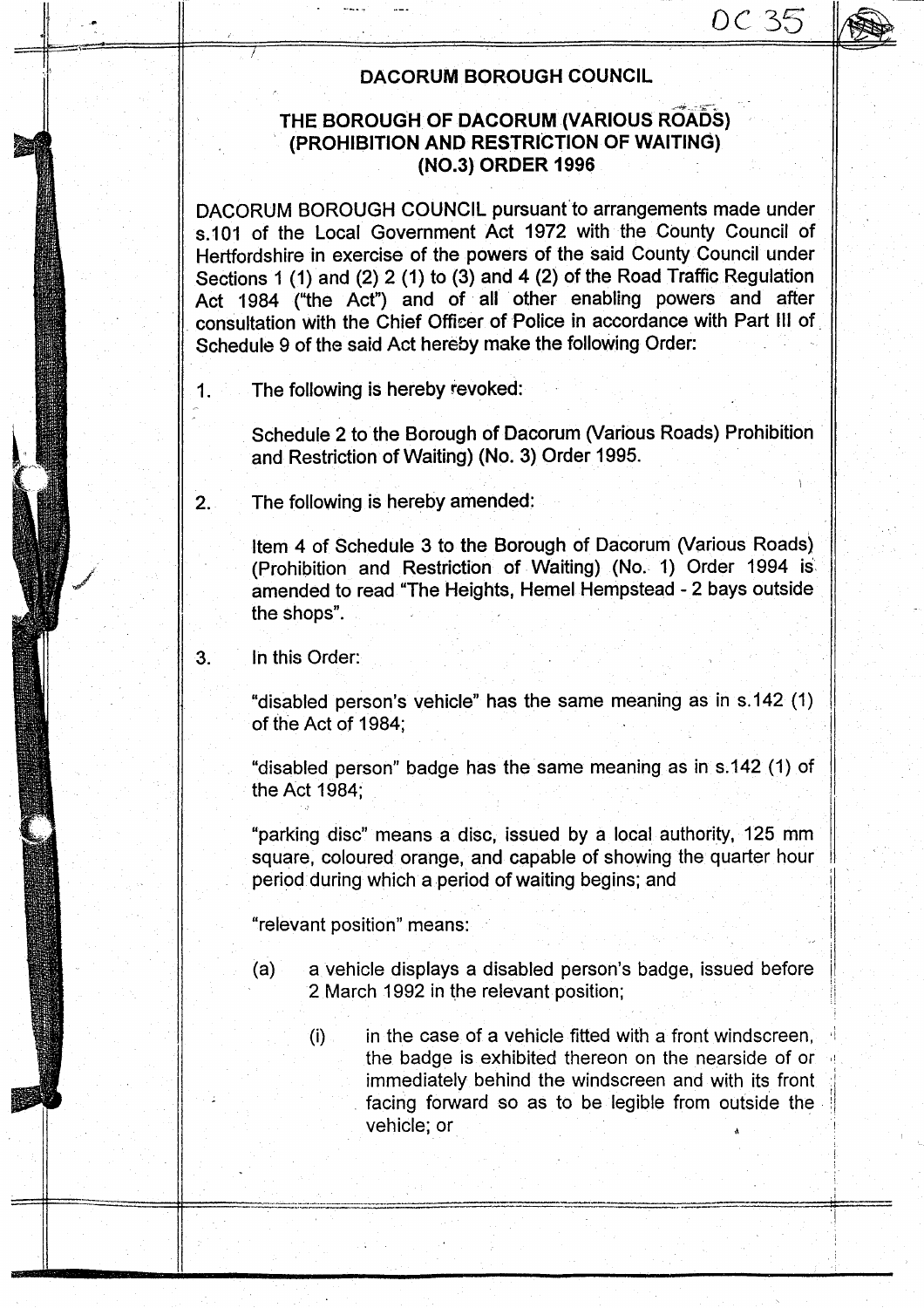- (ii) in the case of a vehicle not with a front windscreen, **the badge is exhibited in a conspicuous position on** the vehicle;
- **(b) a vehicle displays a disabled person's badge issued on or after 2 March 1992 in the relevant position if-**
	- **(i) in the case of** '**a vehicle fitted with a dashboard or fascia panel** , **the badge is exhibited thereon so that Part 1 of the badge is legible from outside the vehicle;** or
	- **(ii) in the case of a vehicle not fitted with a dashboard or fascia panel** , **the badge is exhibited in a conspicuous position on the vehicle so that Part 1 on the badge is legible from outside the vehicle;**
- **(c) a vehicle displays a parking disc in the relevant position, if:**
	- **(i) in the case of a vehicle fitted with a dashboard or fascia panel** , **the disc is exhibited thereon so that the quarter hour period during which the period of waiting began is legible from outside the vehicle;**
	- (ii) in the case of a vehicle not so fitted, the disc is **exhibited in a conspicuous position on the vehicle so that the quarter hour period during which the period of waiting began is legible from the outside of the** vehicle.
- 4. Save as provided in Articles 6 and 7 of this Order, no person shall, **except under the direction** or with **the permission of a Police Constable in uniform or** of a Traffic **Warden**, **cause or permit any vehicle to wait between the hours of 8** . **30 am and 6** .30 pm on Monday to Saturday in the length of road specified in Schedule 1 to this Order.
- 5. Save as provided in Articles 6 and 7 of this Order, no person shall, **except under the direction or with the permission of a Police** Constable in uniform or of a Traffic Warden, cause or permit any vehicle to wait at any time in the length of road specified in Schedule 2 to this Order.
- 6. Nothing in Articles 4 and 5 of this Order shall render it unlawful to cause or permit a disabled person's vehicle which displays in the relevant position a disabled person's badge, and a parking disc (on which the driver, or other person in charge of the vehicle, has **marked the time at which the period of waiting began**) **to wait in the** length of road referred to in the said Articles for a period not exceeding three hours (not being a period separated by an interval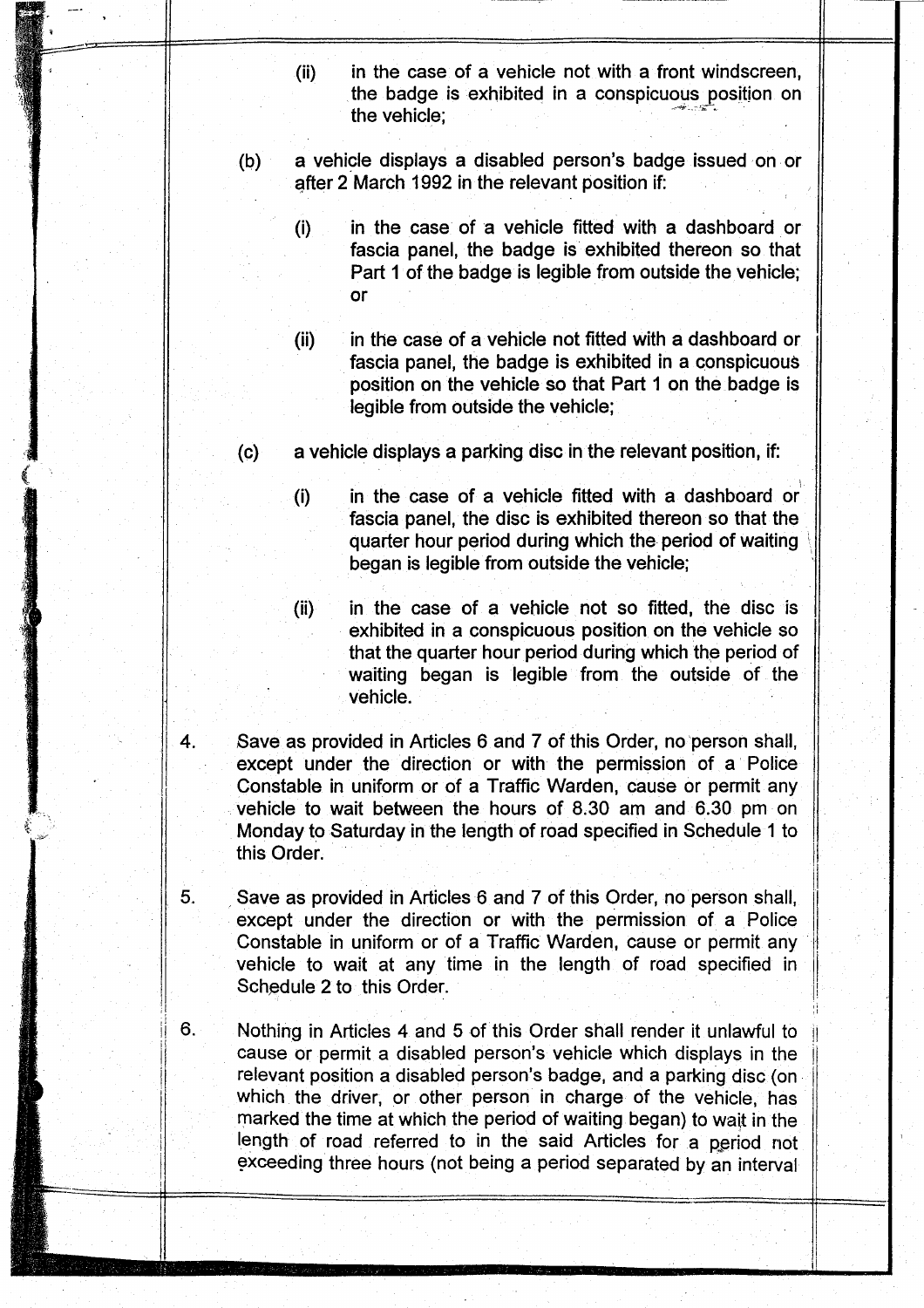**of less than one hour from a previous period of waiting by the same vehicle in the same length of road).**

- **7. (1) Nothing in Articles 4 and 5 of this Order shall render it unlawful to cause or permit any vehicle to wait in the lengths of road specified therein for so long as may be necessary to enable:**
	- **(a) a person to board or alight from the vehicle;**
	- **(b) the vehicle**, **if it cannot conveniently be used for such** purpose in any other road, to be used in connection **with any of the following operations** , **namely:**
		- **(i) building industrial and demolition operations;**
		- **(ii) the removal of any obstruction to traffic;**
		- (iii) the **maintenance** , **improvement or reconstruction of the said length of road;**
		- **(iv) the laying** ,, **erection** , **alteration or repair in or on land adjacent to the said length of road of any** sewer or of any main, pipe or apparatus for the **supply of gas, water or electricity or of any telecommunications apparatus defined in paragraph 1 (1) of the Telecommunications Code contained in Schedule 2 of the Telecommunications Act 1984;**
		- **(v) Fire Brigade** , **Ambulance or Police purposes;**
	- **(c) the vehicle**, **if it cannot conveniently be used for such purposes in any other road** , **to be used in the service** of a local **authority or of a water authority in pursuance of statutory powers or duties;**
	- **(d) the vehicle to be used for the purpose of delivering or collecting postal packets as defined in section 87 of it the Post Office Act 1953.**
	- **(2) Nothing in Articles 4 and 5 of this Order shall render it unlawful to cause or permit any vehicle to wait for so long as may be necessary for the purpose of enabling goods to be loaded on or unloaded from the vehicle in the lengths of road specified in the Schedules to this Order.**
	- **(3) Nothing in Article 4 of this Order shall render it unlawful to cause any'vehicle of a gross operating weight not exceeding 7.5 tonnes to wait on the hardened verges on:**

ry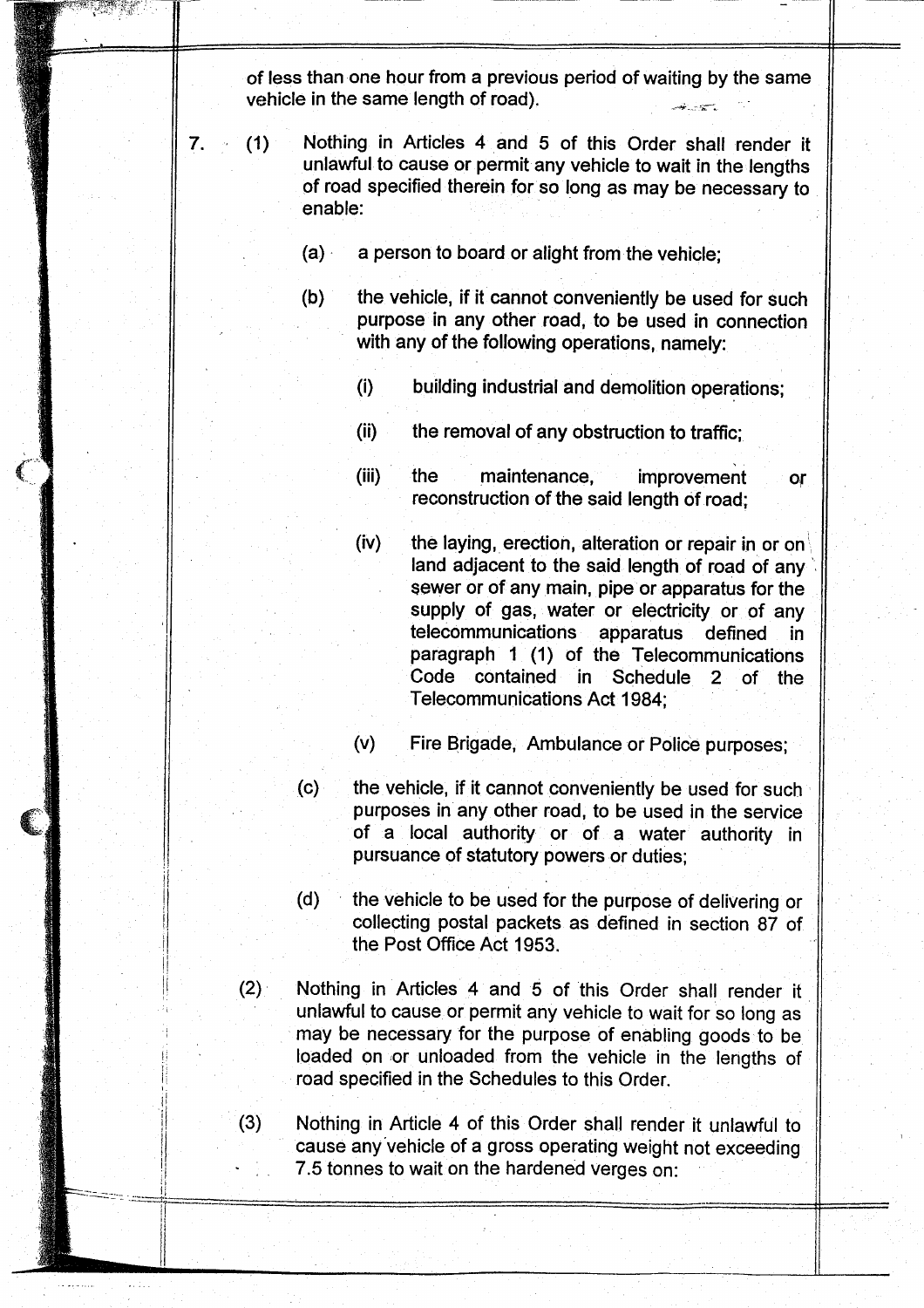**(a) the east and west sides of the road specified from a** point 20 m south of its junction with-Maxted Road **southwards for a distance of approximately 65 m and** (b) east side of the road specified from a point approximately 150 m south of its junction with Maxted **Road southwards for approximately 90 m.** 

Glevoxes  $N$ a 1 cnsen<br>1997.

8. The **Interpretation** Act 1978 shall apply for **the interpretation of this Order as it applies for the interpretation of an Act of Parliament.**

**The restrictions imposed by this Order shall be in addition to and not in derogation from any restriction or requirement imposed by any Regulations made or having effect as if made under the Act of 1984 or by or under any other enactment.**

This Order shall come into operation on  $23 \angle 1 \angle 97$  and may be cited **on the Dacorum Borough Council** (**Various Roads**) (**Prohibition and Restriction of Waiting** ) (**No. 3) Order 1996**

**THE COMMON** SEAL of ) DACORUM BOROUGH COUNCIL **was hereby affixed ) in the presence of: )**

sa' .r



Keiththant

Chief Executive

S. Baker

Assistant Director (Law)

TO-**NO31BS22**

**ENTRY**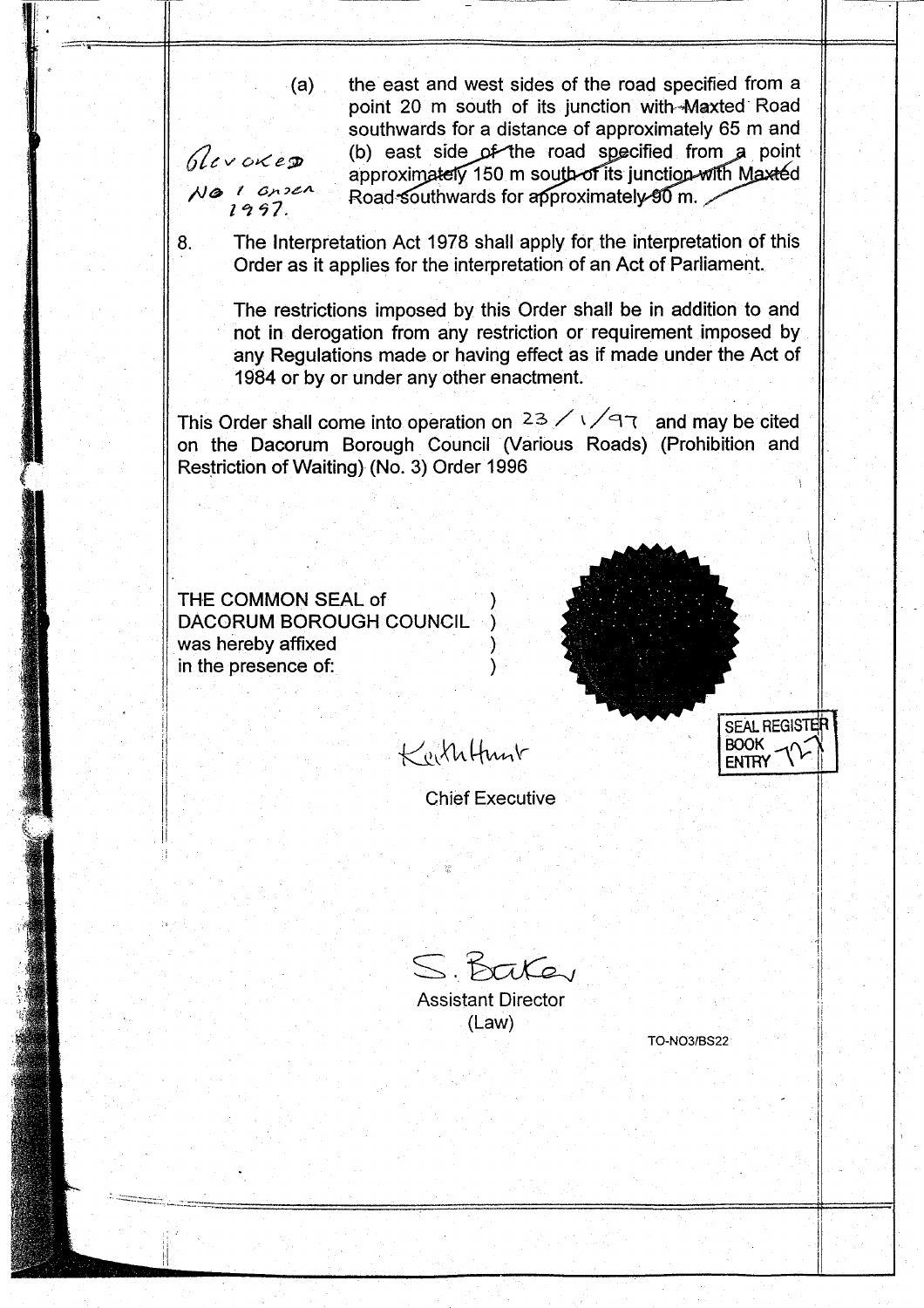$\frac{1}{2}$ **SCHEDULE I** Maxted Close,<br> **No Waiting**<br>
8.30 am - 6.30 pm Monday to Saturday Both Sides